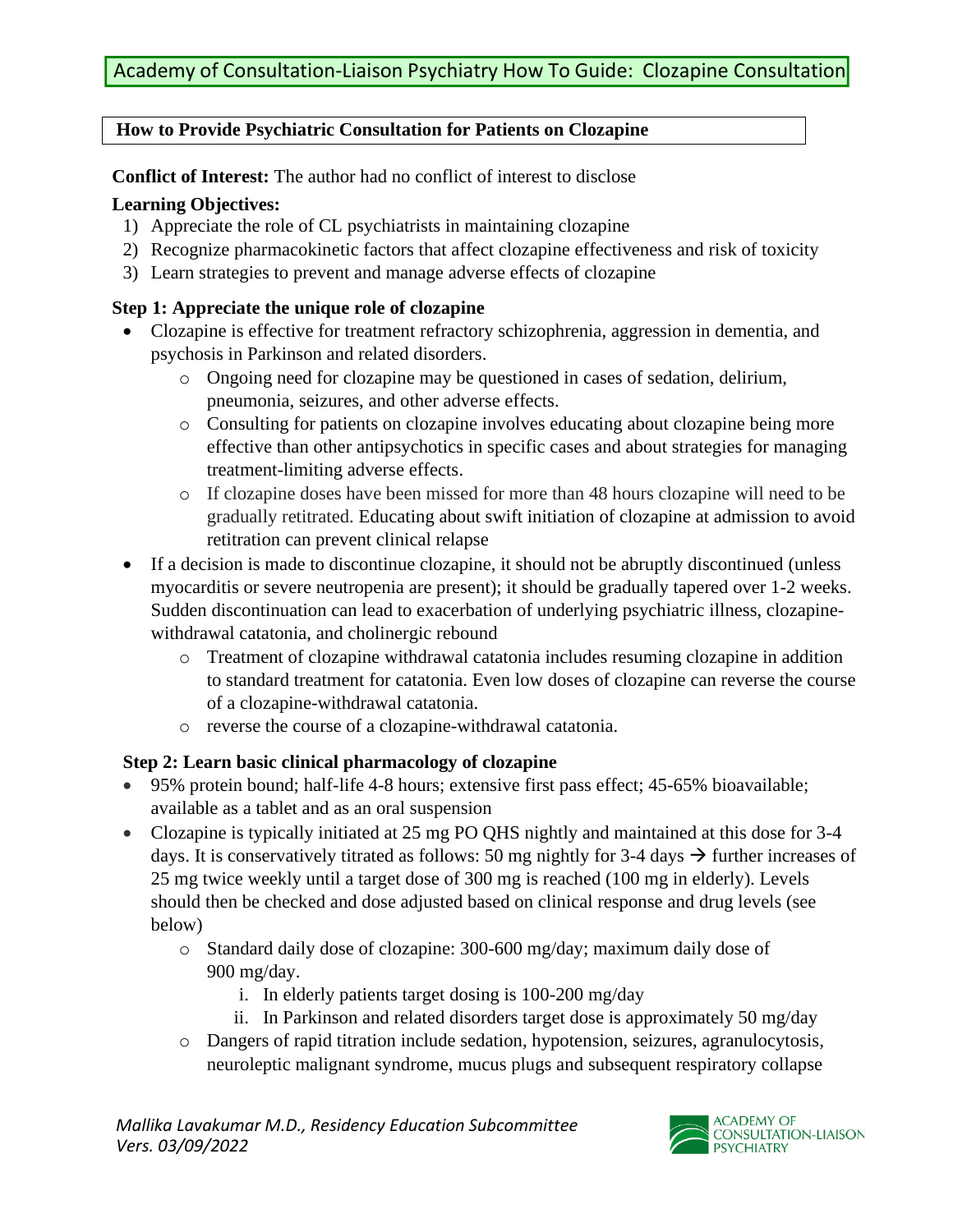- o Initial dose and speed of titration can be adjusted based on risk factors for adverse effects, tolerability and ability to monitor the patient. For example, an initiation dose of 6.25 mg or 12.5 mg nightly may be trialed in elderly patients with hypotension rather than 25 mg nightly.
- Therapeutic drug monitoring optimizes effectiveness and prevents adverse events. A trough steady-state concentration of 350–600 μg/L is recommended in schizophrenia.
- Clozapine is primarily metabolized in the liver by the cytochrome P450 (CYP P450) isoenzyme 1A2 into norclozapine
	- o Systemic inflammation, infection [e.g., COVID-19 (1)], and nicotine discontinuation can decrease CYP1A2 activity potentially leading to higher levels and possible clozapine toxicity
		- i. In COVID-19 and other respiratory infections with a systemic inflammatory response (evidenced by fever, increase in CRP) decrease dose of clozapine by at least 50%
		- ii. Tobacco induces CYP1A2 and increases metabolism of clozapine; abstaining from smoking in the hospital  $\rightarrow$  decreases in clozapine metabolism  $\rightarrow$ potentially leading to higher levels/toxicity; consider decreasing dose of clozapine during hospitalization.
	- o Some East Asians may be slow metabolizers of clozapine (data from Korean, Chinese, Vietnamese populations). Lower doses than listed above are effective.
	- o Important drug interactions with clozapine are listed in Table 1.

# **Step 3: Describe adverse effects of clozapine and their management**

- Clozapine has many non-serious adverse effects. The serious and fatal adverse effects of clozapine are seizures, myocarditis, and agranulocytosis
- The prevention and management of common adverse effects encountered by CL psychiatrists are described in Table 2.

## **References**

1. Tio N, Schulte PFJ, Martens HJM. Clozapine Intoxication in COVID-19. Am J Psychiatry. 2021;178(2):123-7.

2. Kennedy WK, Jann MW, Kutscher EC. Clinically significant drug interactions with atypical antipsychotics. CNS Drugs. 2013;27(12):1021-48.

3. Gurrera RJ, Gearin PF, Love J, Li KJ, Xu A, Donaghey FH, et al. Recognition and management of clozapine adverse effects: A systematic review and qualitative synthesis. Acta Psychiatr Scand. 2022.

4. Grainger BT, Arcasoy MO, Kenedi CA. Feasibility of myelosuppressive chemotherapy in psychiatric patients on clozapine: A systematic review of the literature. Eur J Haematol. 2019;103(4):277-86.

5. Knoph KN, Morgan RJ, 3rd, Palmer BA, Schak KM, Owen AC, Leloux MR, et al. Clozapineinduced cardiomyopathy and myocarditis monitoring: A systematic review. Schizophr Res. 2018;199:17-30.

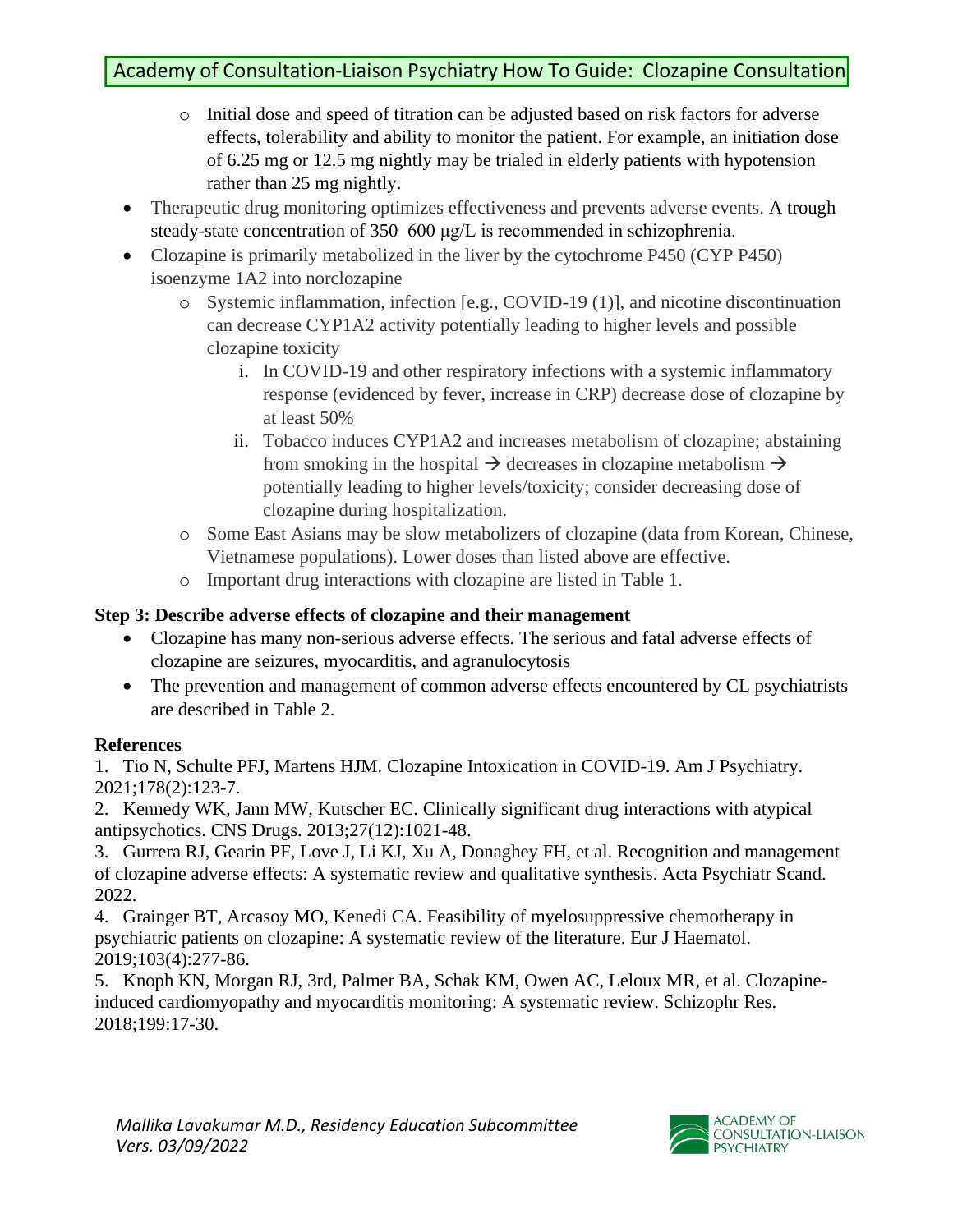# Academy of Consultation-Liaison Psychiatry How To Guide: Clozapine Consultation

| <b>Medications/Substances</b>                                                                                                                                                                                          | <b>Effects</b>                                                                                                                           |
|------------------------------------------------------------------------------------------------------------------------------------------------------------------------------------------------------------------------|------------------------------------------------------------------------------------------------------------------------------------------|
| Cigarette smoking<br>Carbamazepine, rifampin, phenytoin, phenobarbital, St.<br>John's Wort                                                                                                                             | May ↓ reduce clozapine levels via CYP 1A2 or 3A4 induction<br>resulting in decreased efficacy of clozapine                               |
| Fluvoxamine, ciprofloxacin, oral contraceptives,<br>caffeine<br>antidepressants: (fluoxetine, escitalopram, paroxetine,<br>duloxetine, sertraline), antibiotics: (erythromycin),<br>cimetidine, quinidine, terbenafine | May $\uparrow$ increase clozapine levels via CYP 1A2 or 2D6 inhibition<br>leading to adverse reactions                                   |
| Anticholinergics (e.g., benztropine, diphenhydramine,<br>hydroxyzine)                                                                                                                                                  | Additive anticholinergic activity. Monitor closely for significant<br>anticholinergic adverse effects (e.g., constipation, hypotension). |
| Lithium                                                                                                                                                                                                                | Combined use is associated with neurotoxicity (delirium,<br>movement disorders, myoclonus, and seizures)                                 |
| Bone marrow suppressants (e.g., antineoplastics)                                                                                                                                                                       | Caution due to increased risk and/or severity of bone marrow<br>suppression.                                                             |
| CNS depressants and general anesthesia (e.g., alcohol,<br>opioids, benzos)                                                                                                                                             | Caution because of additive CNS depressant effects including<br>respiratory effects                                                      |
| Medications that lower seizure threshold (e.g.,<br>bupropion)                                                                                                                                                          | Extreme caution when coadministering with clozapine due to<br>increased risk of seizures                                                 |
| Highly protein bound drugs (e.g., warfarin, digoxin)                                                                                                                                                                   | Clozapine may increase levels of protein bound drugs and vice<br>versa. Adjust dose if necessary.                                        |

### **Table 1: Important drug interactions with clozapine (2)**

### **Table 2: Prevention, and management of clozapine related adverse effects**

|                   | <b>Description</b>                            | <b>Prevention/Monitoring</b> | <b>Management</b>                              |
|-------------------|-----------------------------------------------|------------------------------|------------------------------------------------|
| <b>Sialorrhea</b> | Increases risk of aspiration pneumonia        | None                         | Cover pillow with towel                        |
|                   | Stigmatizing                                  |                              | Elevate head of bed and encourage              |
|                   | Thought to be due to muscarinic-4 antagonism, |                              | sleeping on side reduces risk of               |
|                   | alpha-2 antagonism with unopposed beta        |                              | aspiration                                     |
|                   | agonism, decreased laryngeal peristalsis,     |                              | Ipratropium oral spray 0.06% up to             |
|                   | decreased swallowing via reduction of GI      |                              | 3 sprays $TID \rightarrow Ophthalmic$          |
|                   | motility                                      |                              | atropine 1% up to 2 drops TID                  |
|                   |                                               |                              | sublingually $\rightarrow$ Oral glycopyrrolate |
|                   |                                               |                              | 2-4 mg PO QHS $\rightarrow$ Terazosin 1-2      |
|                   |                                               |                              | mg PO QHS                                      |
|                   |                                               |                              | Botox in refractory cases                      |
|                   |                                               |                              |                                                |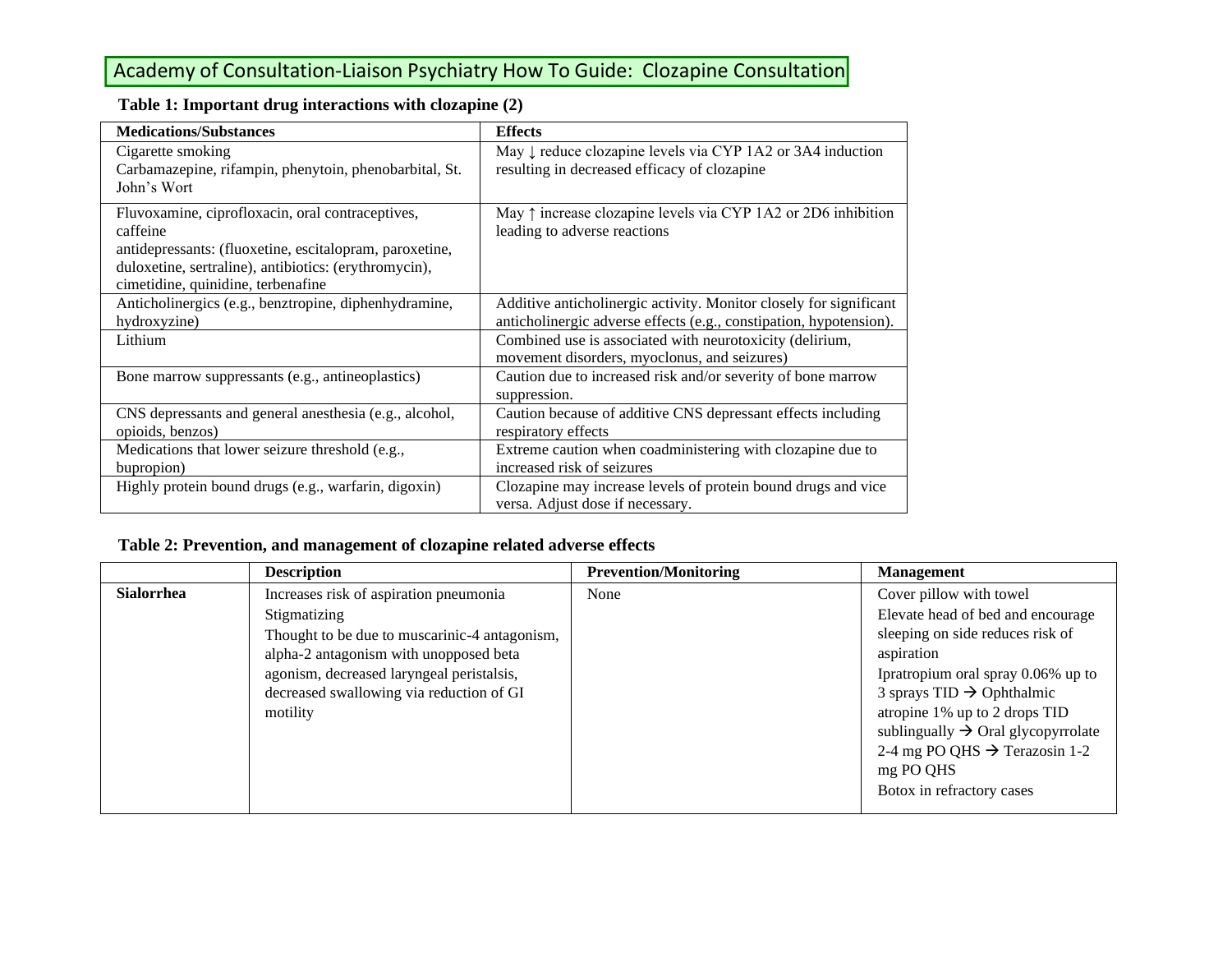# Academy of Consultation-Liaison Psychiatry How To Guide: Clozapine Consultation

|                                              | <b>Description</b>                                                                                                                                                                                                                                                                                                                                        | <b>Prevention/Monitoring</b>                                                                                                                                                                                                                                                                                                                                                                        | Management                                                                                                                                                                                                                                                                               |
|----------------------------------------------|-----------------------------------------------------------------------------------------------------------------------------------------------------------------------------------------------------------------------------------------------------------------------------------------------------------------------------------------------------------|-----------------------------------------------------------------------------------------------------------------------------------------------------------------------------------------------------------------------------------------------------------------------------------------------------------------------------------------------------------------------------------------------------|------------------------------------------------------------------------------------------------------------------------------------------------------------------------------------------------------------------------------------------------------------------------------------------|
| Constipation,<br>ileus, bowel<br>perforation | 50-80% prevalence of constipation<br>Due to anticholinergic and antiadrenergic<br>effects<br>Risk factors: high dose, high level, concomitant<br>administration with other anticholinergic<br>medications<br>Presentation: constipation, abdominal<br>distension, nausea, emesis<br>Diagnosis: subjective report, exam, abdominal<br>X-ray, CT of abdomen | Patients with schizophrenia may not<br>report symptoms due to higher pain<br>thresholds and negative symptoms.<br>Regular inquiry into bowel function is<br>necessary.<br>Hydration<br>High fiber diet<br>Exercise<br>Start stool softeners or laxatives in<br>patients at high risk<br>Docusate $\rightarrow$ polyethylene glycol $\rightarrow$<br>sennakot or dulcolax $\rightarrow$ lubiprostone | Constipation and illus: Docusate $\rightarrow$<br>polyethylene glycol $\rightarrow$ bisacodyl $\rightarrow$<br>sennakot or dulcolax $\rightarrow$ magnesium<br>citrate/other enemas/manual<br>disempaction<br>Obstruction: nasogastric suction;<br>surgery may sometimes be<br>necessary |
| <b>Clozapine toxicity</b>                    | Delirium, neutropenia, orthostatic hypotension,<br>tachycardia, ileus, urinary retention,<br>mydriasis/miosis, hypersalivation, and seizures.                                                                                                                                                                                                             | Recognize of drug-drug and drug disease<br>interactions that can lead to elevated<br>clozapine levels and clozapine toxicity;<br>prophylactically decrease clozapine doses                                                                                                                                                                                                                          | Decrease or hold dose of clozapine.<br>Check level. May take several days<br>for results to be available but level<br>aids in confirming suspected<br>clozapine toxicity)                                                                                                                |
| <b>Seizures</b>                              | Prevalence of 3.5-8 %<br>Tonic-clonic seizures are most common<br>Risk factors:<br>Epilepsy<br>High doses (doses $> 600$ mg/day) (3)<br>Rapid titration during initiation phase                                                                                                                                                                           | Prophylaxis with anticonvulsants for<br>patients with:<br>Seizure disorder<br>myoclonic jerks (may be precursor to<br>generalized tonic clonic seizures for<br>patients on clozapine)<br>Paroxysmal spike/sharp wave discharges<br>Clozapine plasma level $>$ 500 ug/L<br>Clozapine dose $> 500$ mg/day                                                                                             | <b>Obtain EEG</b><br>Neurology consultation<br>Add anticonvulsant (e.g., valproic<br>acid)<br>Clozapine rarely needs to be<br>discontinued                                                                                                                                               |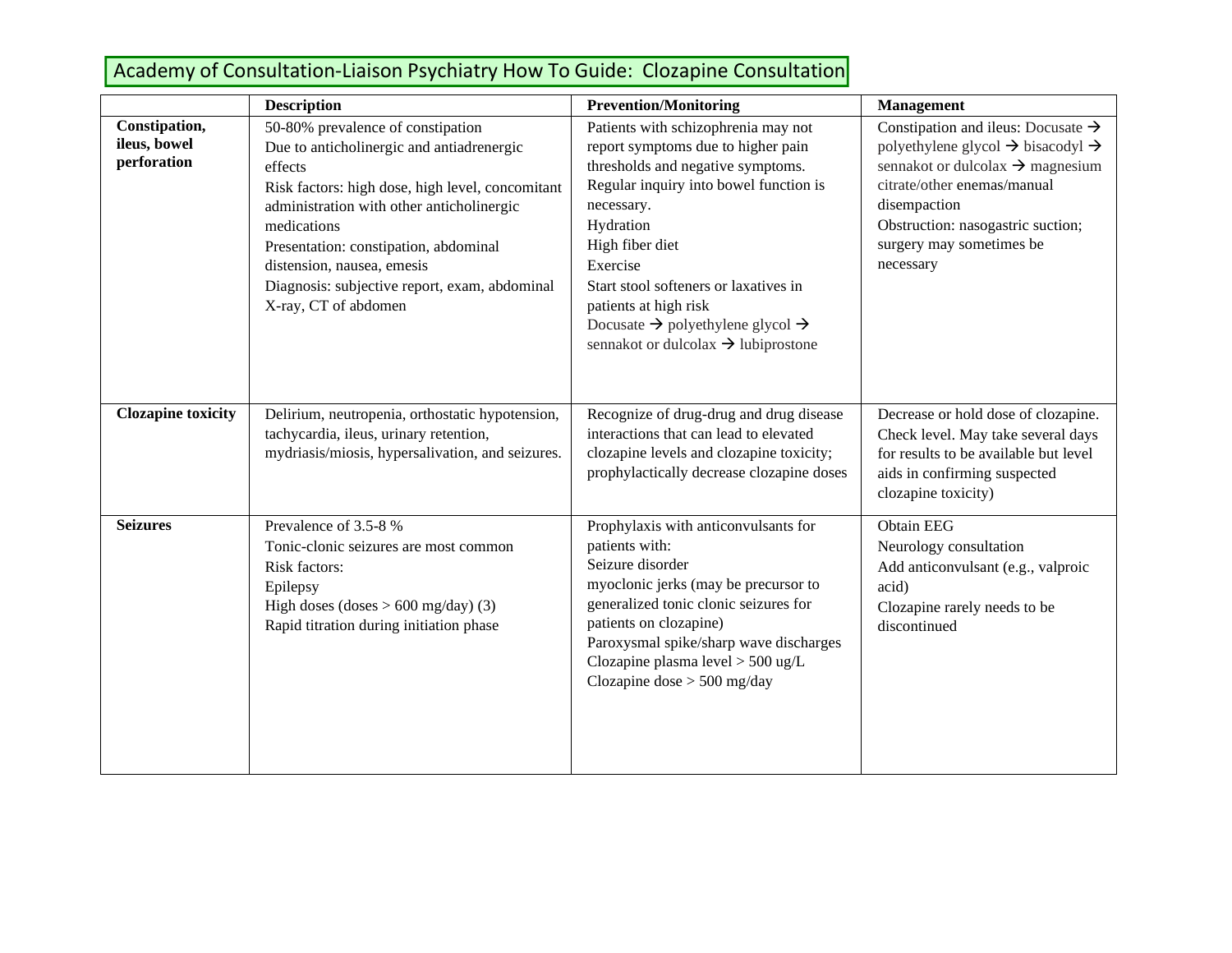# Academy of Consultation-Liaison Psychiatry How To Guide: Clozapine Consultation

|             | <b>Description</b>                                                                                                                                                                                                                                                                                                               | <b>Prevention/Monitoring</b>                |                                                                    | <b>Management</b>                                                                                                                                                                                                                        |                                                                                                                                                                                                                                                                                                                                                                                                                                                                                                                         |
|-------------|----------------------------------------------------------------------------------------------------------------------------------------------------------------------------------------------------------------------------------------------------------------------------------------------------------------------------------|---------------------------------------------|--------------------------------------------------------------------|------------------------------------------------------------------------------------------------------------------------------------------------------------------------------------------------------------------------------------------|-------------------------------------------------------------------------------------------------------------------------------------------------------------------------------------------------------------------------------------------------------------------------------------------------------------------------------------------------------------------------------------------------------------------------------------------------------------------------------------------------------------------------|
|             | Rare, idiosyncratic reaction                                                                                                                                                                                                                                                                                                     | <b>Severity</b>                             |                                                                    | <b>Monitoring</b>                                                                                                                                                                                                                        | Management                                                                                                                                                                                                                                                                                                                                                                                                                                                                                                              |
| Neutropenia | Makes body vulnerable to bacterial infections.<br>Frequently present with fever, headache,<br>cough, sore throat, bleeding gums or sepsis<br>The Clozapine REMS program provides<br>centralized clozapine access to minimize the<br>risk of clozapine-associated severe neutropenia<br>Benign ethnic neutropenia (BEN) is common | <b>Normal</b>                               | <b>ANC</b><br>$>1500$ /mcL                                         | Weekly from<br>initiation to 6<br>months<br>Every 2 weeks<br>from 6 to 12<br>months<br>Monthly after<br>12 months                                                                                                                        | Continue treatment                                                                                                                                                                                                                                                                                                                                                                                                                                                                                                      |
|             | in people of African or Eastern Mediterranean<br>heritage. Alternate monitoring parameters exist<br>for those with established BEN<br>For patients who have been on long-term                                                                                                                                                    | <b>Mild</b>                                 | <b>ANC</b><br>1000-<br>1499/mcL                                    | $3x/$ week<br>monitoring<br>until ANC $\geq$<br>$1500/\mu$ l                                                                                                                                                                             | Continue treatment                                                                                                                                                                                                                                                                                                                                                                                                                                                                                                      |
|             | clozapine without neutropenia and have new<br>onset neutropenia with other constitutional<br>symptoms, premature attribution of<br>neutropenia to clozapine should be avoided. To<br>this end, a broad differential diagnosis and<br>thorough work-up for neutropenia is warranted.                                              | <b>Moderate</b>                             | <b>ANC</b><br>$500 -$<br>999/mcL                                   | Daily until<br>$\text{ANC} \geq 1000/\mu\text{l}$<br>then, 3x/week<br>until ANC $\geq$<br>$1500/\mu$                                                                                                                                     | Interrupt treatment for<br>suspected clozapine<br>induced neutropenia<br>Hematology consultation<br>Consider filgrastim or<br>lithium                                                                                                                                                                                                                                                                                                                                                                                   |
|             | <b>Severe</b>                                                                                                                                                                                                                                                                                                                    | $\text{ANC}$<br>500/mcL                     | Daily until<br>$\text{ANC} \geq 1000/\mu\text{l}$<br>then, 3x/week | Interrupt treatment for<br>suspected clozapine<br>induced neutropenia<br>Transfer to hospital<br>Place in reverse isolation<br>Administer filgrastim<br>Aggressively work up<br>signs and symptoms<br>Report to Clozapine<br><b>REMS</b> |                                                                                                                                                                                                                                                                                                                                                                                                                                                                                                                         |
|             |                                                                                                                                                                                                                                                                                                                                  | For patients on chemotherapy<br>blood draws |                                                                    | in order to do so Clozapine REMs program will need to be contacted                                                                                                                                                                       | Psychosis can interfere with cancer care management and is distressing; clozapine<br>should ideally be continued if the patient is well established on this treatment (4);<br>Multidisciplinary team discussion with heme-onc regarding alternate monitoring<br>parameters, threshold for discontinuation of clozapine, and increased frequency of<br>Consider initiation of filgrastim during neutropenic nadir of chemotherapy to<br>support neutrophil count and facilitate both clozapine and chemotherapy regimens |